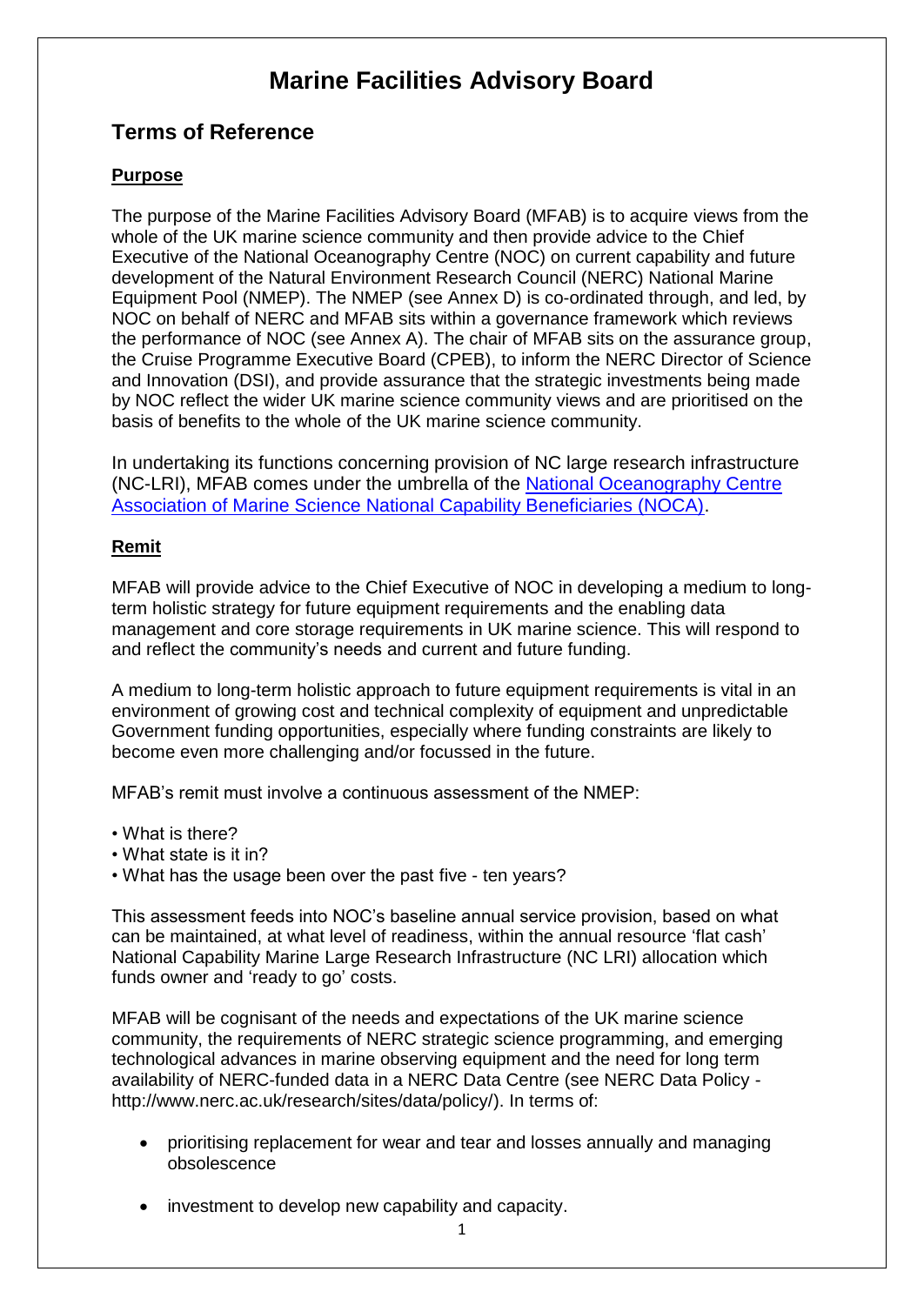• providing advice and guidance to NOC on data and sediment core management requirements associated with the NMEP (see Annex F)

This is essential information, both for supporting the current portfolio of NERC-funded marine science (including Discovery, Strategic Programmes, and National Capability Science), but also to anticipate the likely requirements for NERC-funded and other equipment facilities relevant to NERC sea-going science delivery in the near to medium future (including NERC data centre requirements). Ultimately, MFAB will advise and assist NOC in the development of a strategy that prioritises the equipment portfolio with regard to emergent and declining scientific requirements.

#### **Responsibilities**

MFAB needs to achieve the overall purpose and remit set out above by:

- transparency and ensuring that functional engagement and communication between NERC, NOC, and the science community are clear and understood
- engaging and consulting with the UK marine scientific user community<sup>1</sup>
- demonstrating the success of investment consultation for UK marine science
- changing behaviour and/or perceptions where necessary.

An annual statement of consultation undertaken and replacement/development investment decisions made is to be drawn from the MFAB papers and five-year NMEP and ship capital plans. This should be drawn up by the Associate Director National Marine Facilities and the MFAB Chair. This should also summarise equipment to be mothballed and/or scrapped. The report should be circulated widely (via the NOC Association) and form part of the process of reporting to CPEB.

#### **Methods of Working**

1

MFAB will meet twice a year, in the spring and virtually in the autumn. It may also be necessary to hold special working group meetings.

At each meeting each member will report back on the views and advice of their section of the community.

Reports to be produced for consideration by NOC Executive after each meeting

Annual report collated and agreed for CPEB meetings.

Meeting agendas will normally be agreed with NERC Head of Marine Science (on behalf of DSI), NOC Chief Operating Officer (COO) and NOC Associate Director National Marine Facilities (NMF) (see Annex E) and usually take the form of:

- 1. Minutes and matters arising
- 2. Report on community engagement undertaken
- 3. Report and discussion on collated community views

 $1$  The marine science community is defined as that established by the NOC Association: a network of identified, institutional representatives of Universities and research centres. Membership of the NOC Association as at January 2019 is detailed in Annex B.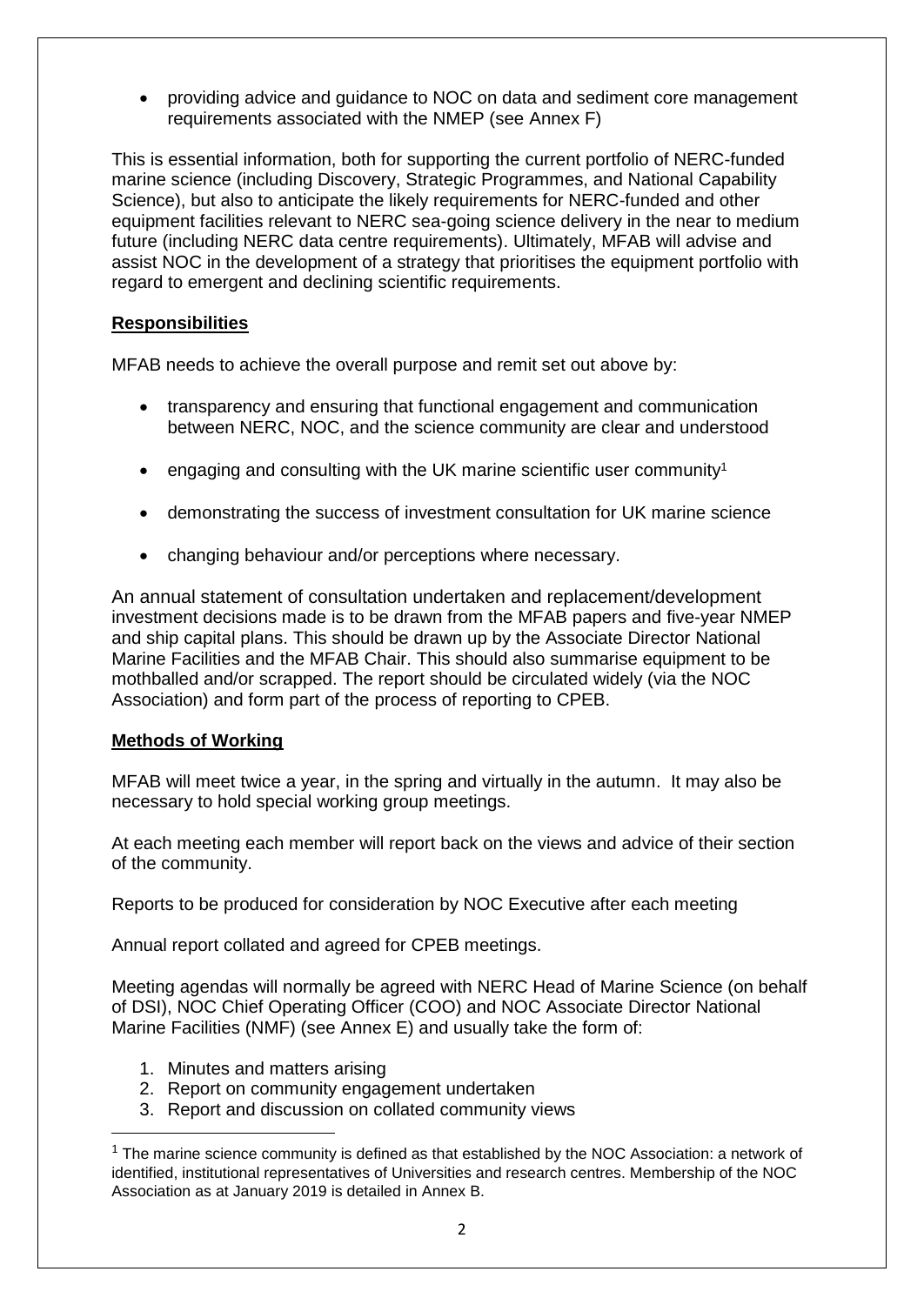- 4. Reports and discussions on equipment condition and maintenance lists provided by NOC annually
- 5. Recommendations for retirements
- 6. Future recommendations for investment
- 7. Specific Issues as they arise.

The draft agenda is to be circulated two to three weeks prior to a meeting along with all papers and the final agenda to be circulated two weeks prior to the meeting.

The following actions will be taken to elicit specific input from the user community prior to each meeting:

- 1. A call for input via an internet portal; call made via the NOC Association members to alert individuals in their institutions.
- 2. Call from named 'science users' on MFAB to elicit input from their network, either via the web portal, or directly to the Board member

Draft minutes of the meeting will be circulated to the Chair of MFAB within 2 weeks of the meeting and then to the rest of MFAB within 1 month of the meeting to enable agreed actions to be started as soon as possible.

#### **Membership**

Membership should be kept under review to ensure it is relevant and representative of the whole community although it should include:

A chair that is independent of NOC An external equipment specialist An international barter partner NERC Head of Marine Science NOC Chief Operating Officer NOC Associate Director, National Marine Facilities Head, British Oceanographic Data Centre

At least ten members from the UK marine scientific user community <sup>2</sup>

Members will be appointed for a three-year term. The Chair may invite members to renew their membership at the end of the term.

If members are unable to attend more than two meetings in succession, the Chair reserves the right to appoint an alternative member.

Members may nominate a delegate to attend a meeting when they are unavailable.

Membership of MFAB is at Annex C.

1

 $2$  The marine science community is defined as that established by the National Oceanography Centre (NOC) Association: a network of identified, institutional representatives of Universities and research centres. Membership of the NOC Association as at January 2019 is detailed in Annex B.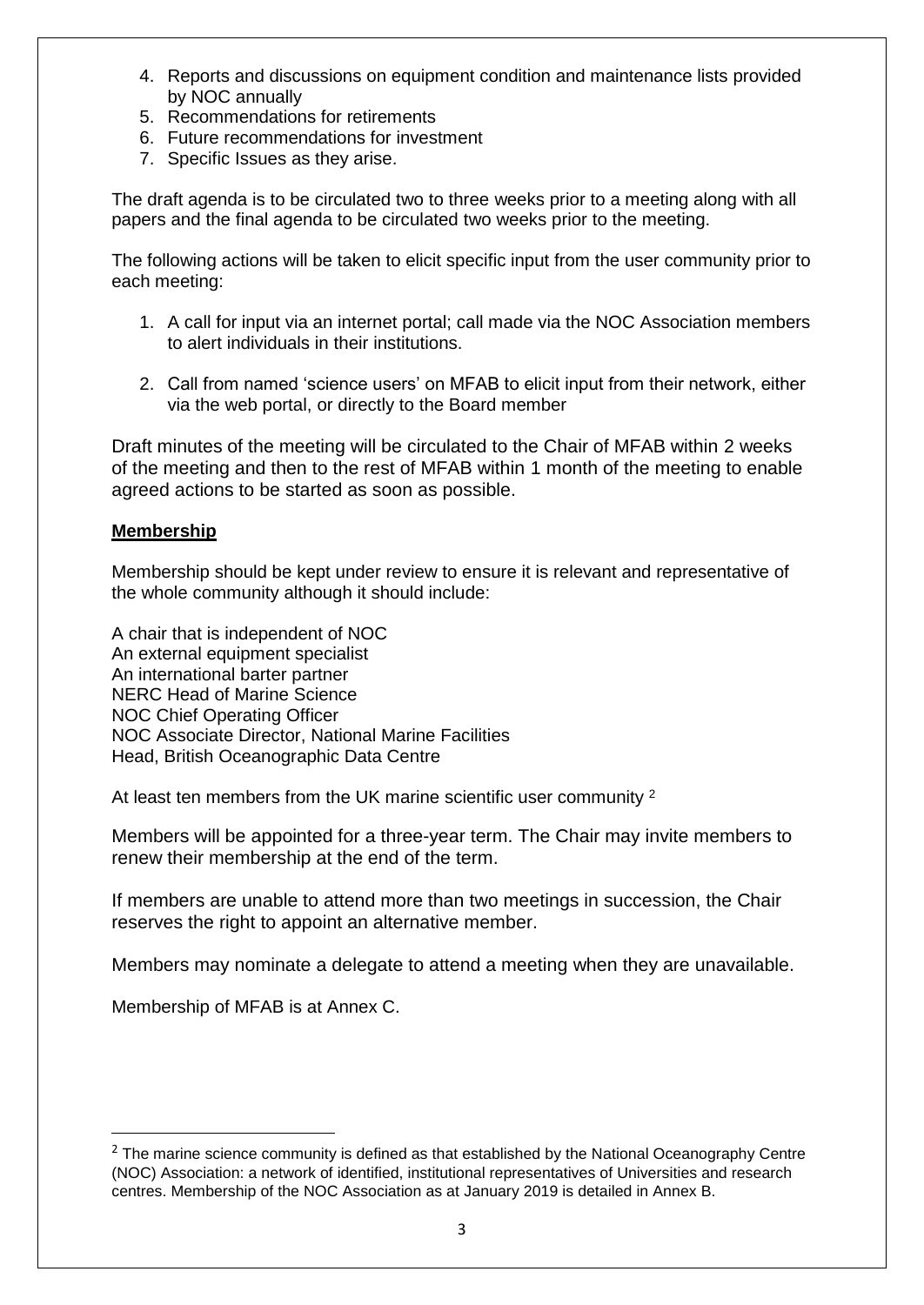## **General Data Protection Regulation (GDPR)**

The National Oceanography Centre (NOC) provides the Secretariat for the MFAB so applies the NOC approach to GDPR. For further information, please see the [NOC](https://noc.ac.uk/about-us/privacy-notice) [Privacy Notice.](https://noc.ac.uk/about-us/privacy-notice)

## **Expenses**

NOC will pay all reasonable expenses of the Chair in preparing and attending meetings of the MFAB and all reasonable T & S expenses of the members of the Board in attending meetings of the MFAB. Reimbursement will be in accordance with UKRI policy.

## **Annex A**

Ship Governance arrangements: A new governance board (Cruise programme Executive Board, CPEB) will be convened and will be chaired by the NERC Director, Science & Innovation (DSI). The board's membership will also include –

NERC Director, Finance Chair of the NERC Cruise Programme Review Group\* Chair of the NOC Marine Facilities Advisory Board\* NOC Associate Director (National Marine Facilities) NOC COO

(\* - These two NERC advisory groups (whose membership includes 17 members of the seagoing science community) advise on all aspects of the cruise programme (including current/future marine facility and equipment requirements) and are chaired by senior members of the seagoing science community.

The BAS Director of Operations may attend for discussions pertaining to BAS operated ships and aircraft.

The new governance board's Terms of Reference includes –

- Approving the published cruise programme, managing associated science and financial risks
- Forward planning (including large science programmes)
- Reviewing the rewards/incentive model
- Overseeing the capital programme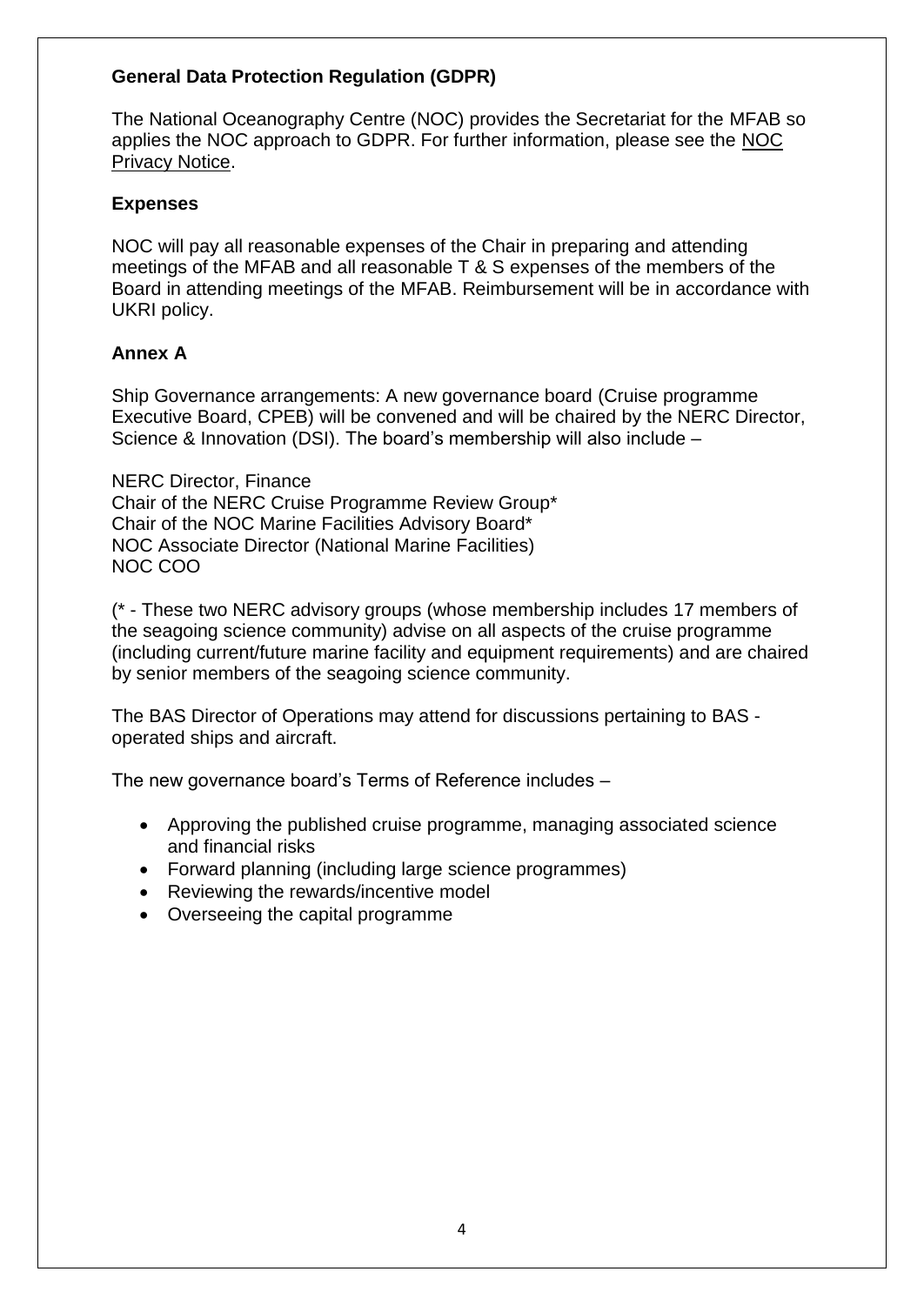

## **Annex B**

#### **Membership of the National Oceanography Centre Association at January 2020**

British Antarctic Survey British Geological Survey Heriot Watt University Imperial College/Grantham Institute Marine Biological Association Plymouth Marine Laboratory Queen's University Belfast Scottish Association for Marine Science Sea Mammal Research Unit University College London University of Aberdeen University of Bangor University of Bristol University of Cambridge University of Cardiff University of Dundee University of Durham University of East Anglia University of Edinburgh University of Essex University of Exeter University of Glasgow University of Hull University of Leeds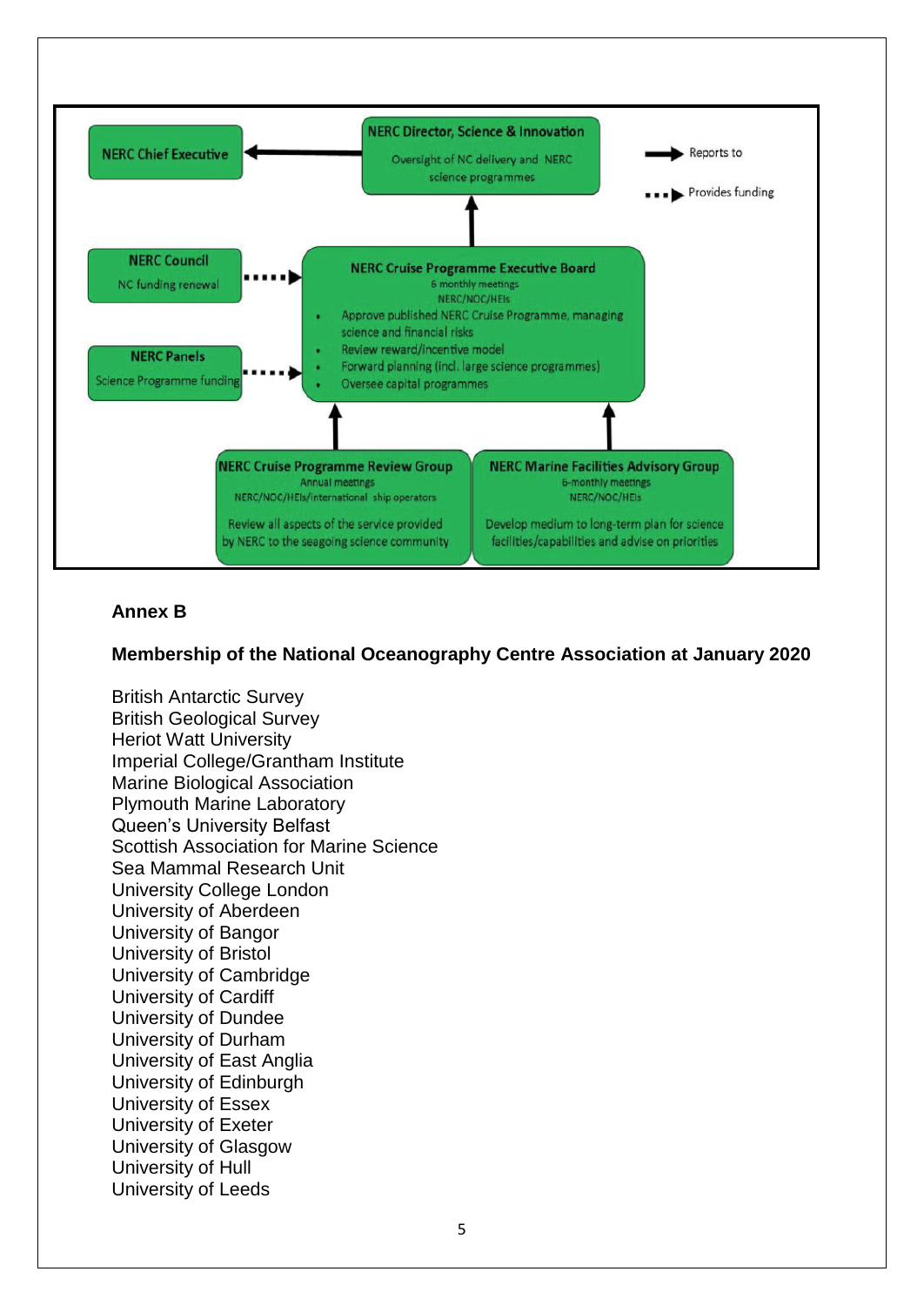University of Leicester University of Liverpool University of Newcastle University of Nottingham University of Oxford University of Plymouth University of Portsmouth University of Reading University of Sheffield University of Southampton University of St Andrews University of Stirling University of Strathclyde University of Swansea University of York

#### **Clusters and societies**

The Challenger Society The Marine Alliance for Science and Technology for Scotland (MASTS) Society for Underwater Technology

#### **Annex C**

#### **Membership of the Marine Facilities Advisory Board - 2020 \*Identified UK marine scientific user community members**

| <b>NAME</b>                                                | <b>Affiliation</b>                                              |
|------------------------------------------------------------|-----------------------------------------------------------------|
| *Professor Mike Elliott                                    | University of Hull                                              |
| *Dr Kate Hendry                                            | University of Bristol                                           |
| *Dr Joanne Hopkins                                         | National Oceanography Centre                                    |
| *Dr Kerry Howell                                           | <b>Plymouth University</b>                                      |
| *Dr Chris McGonigle                                        | <b>Ulster University</b>                                        |
| *Dr Clara Manno                                            | <b>British Antarctic Survey</b>                                 |
| *Professor Mark Moore                                      | University of Southampton                                       |
| *Professor Carol Robinson, Chair University of East Anglia |                                                                 |
| *Professor Nick Wright                                     | <b>Newcastle University</b>                                     |
| *Dr Tim Smyth                                              | <b>Plymouth Marine Laboratory</b>                               |
|                                                            |                                                                 |
| Dr Joerg Bialas                                            | International Barter Partner, GEOMAR Helmholtz-Zentrum          |
|                                                            | für Ozeanforschung Kiel                                         |
| Dr Adrian Baker                                            | Defence Science and Technology Laboratory                       |
| <b>Randolph Sliester</b>                                   | Ship Operations Manager, British Antarctic Survey               |
| Dr Mike Webb                                               | Head of Science, Natural Environment Research Council<br>(NERC) |
| <b>Dr Natalie Powney</b>                                   | Marine Planning Officer, NERC                                   |
| <b>NOC Representatives</b>                                 |                                                                 |
| <b>Professor Ed Hill</b>                                   | <b>Chief Executive</b>                                          |
| <b>Julie Pringle-Stewart</b>                               | <b>Chief Operating Officer</b>                                  |
| Leigh Storey                                               | Associate Director, National Marine Facilities (NMF)            |
| Dr Eleanor Darlington                                      | Group Head, Programme Management (NMF)                          |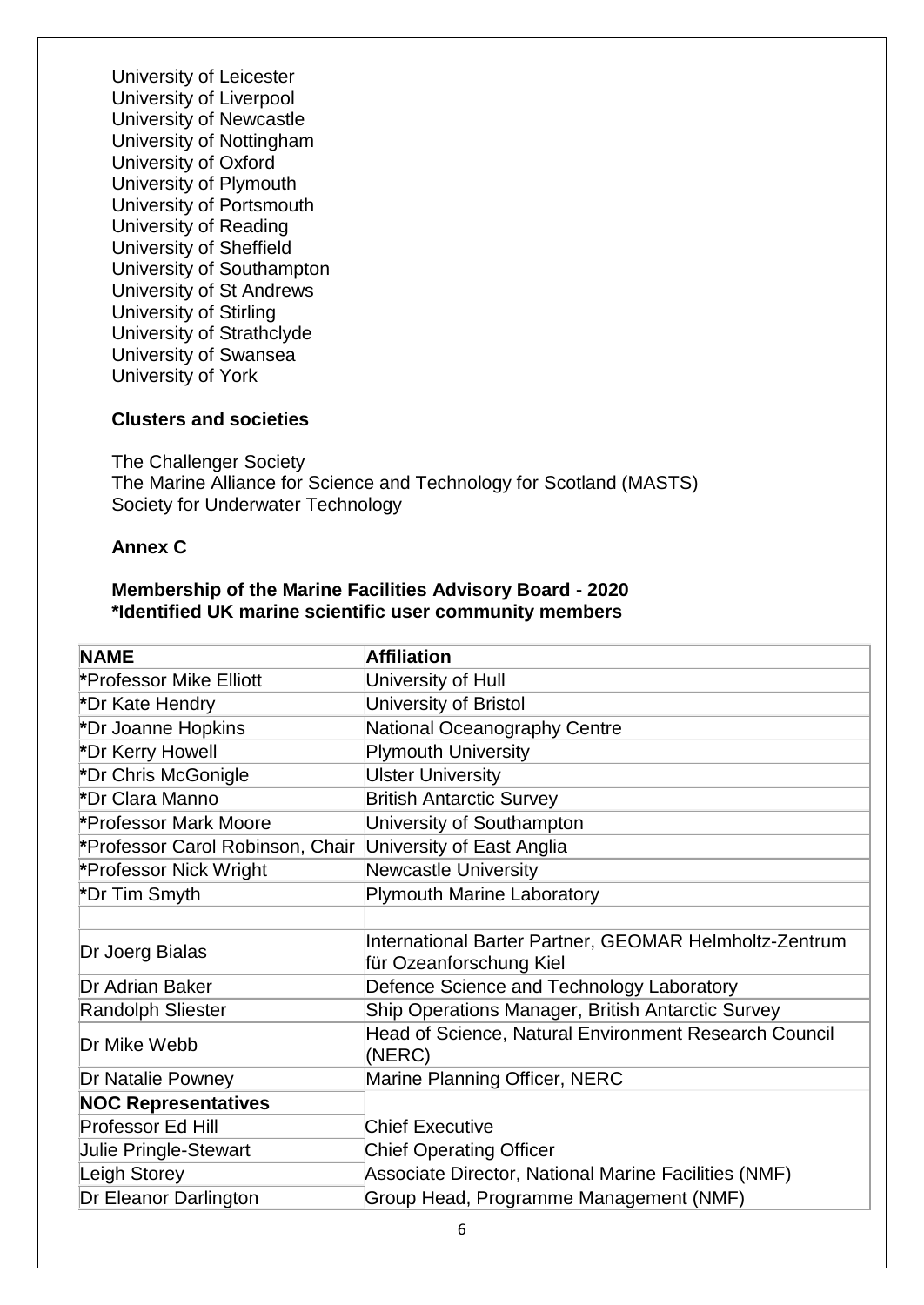| Dr Helen Snaith          | <b>British Oceanographic Data Centre</b>                          |
|--------------------------|-------------------------------------------------------------------|
| Colin Day                | Head of Strategic Projects, National Marine Facilities            |
| Dr Maaten Furlong        | Head, Marine Autonomous and Robotic Systems (MARS),<br><b>NMF</b> |
| Professor Angela Hatton  | Director of Science and Technology                                |
| Helen Oldridge           | Head of Scientific Engineering, NMF                               |
| <b>Dr Matthew Palmer</b> | Chief Scientist, MARS, Science Community Engagement               |
| Dr Alex Phillips         | Head of MARS Development, NMF                                     |
| Juan Ward                | Engineering Manager, NMF                                          |
| <b>Secretary</b>         |                                                                   |
| Jackie Pearson           | National Oceanography Centre                                      |

## **Annex D**

## **The National Marine Equipment Pool (NMEP)**

The NMEP is the UK's central equipment pool for Marine Science and is available to the UK's marine science community. It is supported by an annual grant from NERC and the majority of it is kept within a Customs Warehouse. It is maintained and operated by the engineers and technicians within the NMF (see Annex E) group based at the NOC. The NMEP includes equipment developed or purchased to support the following capabilities:

- a. Seismic Source and Recording
- b. Deployed Sensors
- c. Ship-borne Sensors
- d. Benthic Sampling
- e. Fixed and Towed-body Sampling
- f. Laboratories and Equipment
- g. Long-range Marine Autonomous Systems (MAS) Platforms
- h. Ship-deployed MAS Platforms and ROVs



The Engineering groups within NMF are arranged as per the organisational chart below. There are 'operationally focussed' teams and 'development focussed' teams who interact closely in the development of specific equipment/platforms and their subsequent adoption into the NMEP for use by the wider community. The operational teams are funded by NERC via a National Capability Large scale Research Infrastructure (NC LRI) grant however the development groups are selffunded.